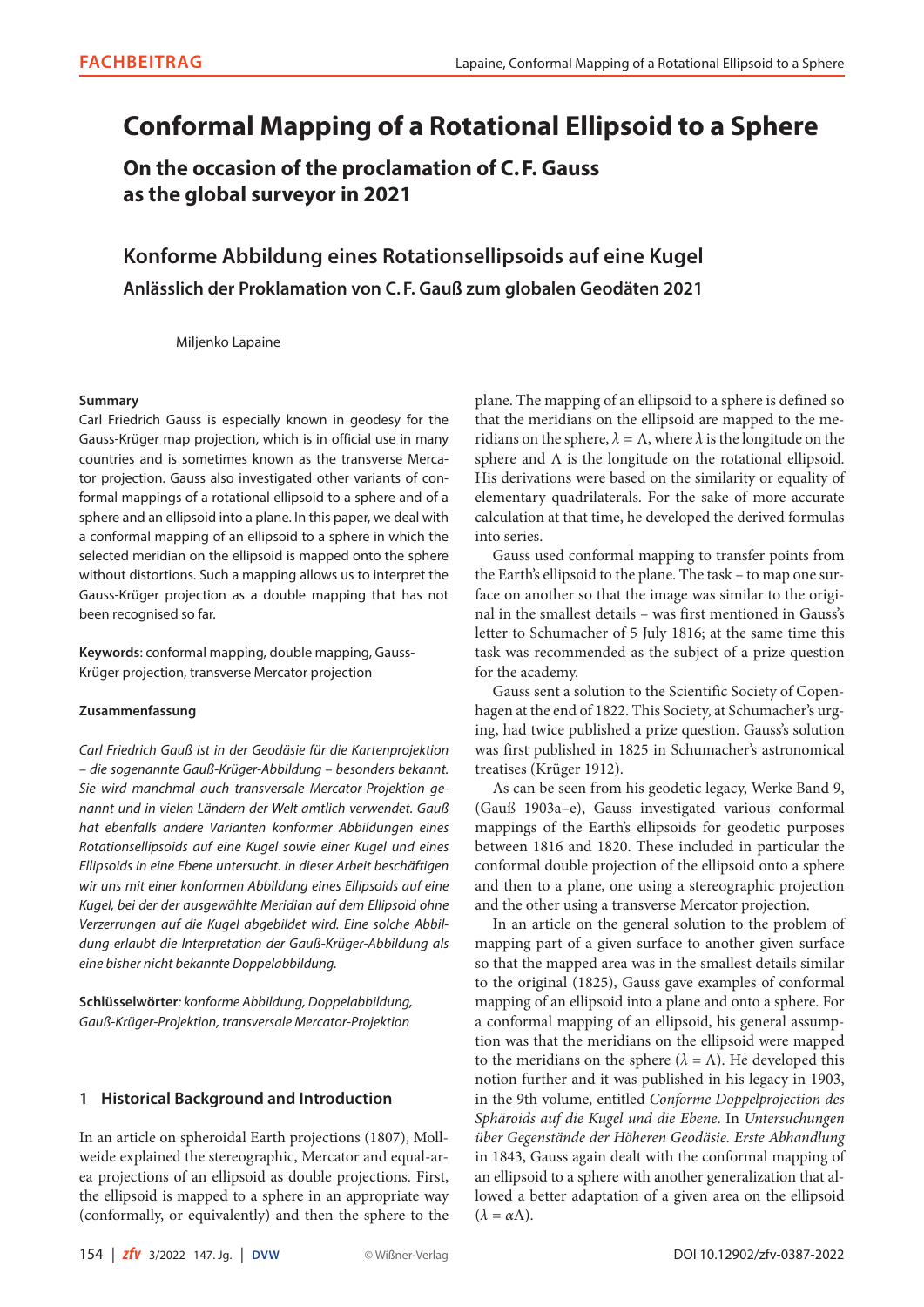In his article on mappings of the Earth's ellipsoid (1891), Hammer first gave a historical account of determining the dimensions of the Earth's ellipsoid. He then showed Mollweide's approach and, based on the development in series with the sines of the double angles, gave tables for the Bessel and Clarke's 1866 ellipsoid. Hammer proved that Mollweide's conformal mapping was very close to the central projection of the ellipsoid onto the sphere. He noted that such a mapping is not equidistant and that a distinction should be made between *Vergrösserungsverhältniss and Längenverhältniss*. He then tackled a conformal mapping of an ellipsoid to a sphere that allowed a better fit of a given area of the ellipsoid ( $\lambda = \alpha \Lambda$ ). He mentioned Gauss's condition for determining parameter α and gave tables and instructions for calculations with the "Gauss sphere".

In a book (1897) and a series of articles (1899–1900), Schreiber described in detail the double conformal projection of the Prussian state survey. He defined the projection of an ellipsoid on a sphere as a conformal projection that mapped parallels to parallels. The consequence of this was that the meridians had to be mapped into meridians, hence Schreiber concluded that  $\lambda = \alpha \Lambda$  can be taken.

An account of conformal mappings of a rotational ellipsoid on a sphere can be found in the third volume of the well-known geodetic manual *Handbuch der Vermessungskunde*, which was first printed in 1872 (Jordan et al. 1923). The ninth chapter of this manual, covering 28 pages, describes in great detail a conformal mapping of an ellipsoid to a sphere *(Konforme Abbildung des Ellipsoids auf die Kugel)*. The introductory part cites the works of Gauss (1843), Schreiber (1897, 1899–1900) and Krüger (1914). It includes basic formulas, choice of constants, series developments, azimuth reduction, auxiliary tables and numerical examples. It is a conformal mapping using a Gauss sphere  $(\lambda = \alpha \Lambda)$ .

Since the 10th edition in 1956, the *Handbuch der Vermessungskunde* has been revised in terms of volume and contents. The chapter on the conformal mapping of an ellipsoid to a sphere has been shortened to ten pages and is now found in the second part of the fourth volume (Jordan et al. 1959). A conformal mapping using a Gauss sphere is also described ( $\lambda = \alpha \Lambda$ ).

An important person in the history of the Gauss-Krüger projection was the Bulgarian geodesist W. Hristow. With the help of several theorems from differential geometry and function theory, Hristow achieved a particularly concise and transparent presentation by using isometric or isothermal coordinate systems on the ellipsoid. He first published his thoughts in the *Zeitschrift für Vermessungswesen* and later summarized them (Hristow 1943, 1955). Many other authors also wrote about the Gauss-Krüger projection, such as Boltz (1943), König and Weise (1951), Großmann (1976), Ecker (1978), Schödlbauer (1981), Krack (1981), Heitz (1985), Heck (1987), Klotz (1993) and, more recently, Bretterbauer (2003), Schur (2005), Panasiuk et al. (2009), Bian and Li (2012) and Masaharu (2017).

All the authors who have dealt with Gauss and his contribution to geodetic cartography distinguish between his two approaches: double mapping of an ellipsoid by using a sphere as an intermediate surface into a plane, and direct mapping of an ellipsoid into a plane. Double mapping always involves a conformal mapping of an ellipsoid to a sphere using only a Gauss sphere ( $\lambda = \alpha \Lambda$ ).

Schödlbauer (1981, 1982) started with series of rectangular coordinates of the Gauss-Krüger projection according to Boltz (1943) and Hristow (1955). He noticed that some members of the series could be singled out and interpreted together as the mapping of the ellipsoid to a sphere. The mapping of the ellipsoid to the sphere was not conformal because the latitude and longitude on the ellipsoid and on the sphere were identified. Thus, it was not a question of double mapping an ellipsoid onto a sphere and then a sphere into a plane, but of interpreting the Gauss-Krüger projection as the sum of two mappings: the mapping of a sphere formed by neglecting the flattening of the ellipsoid and the addition of the remaining terms so that the sum eventually gave a Gauss-Krüger projection. The underlying idea of replacing the spherical components contained in the power series with strictly closed formulas was also applied to the inverse problem (Krack 1981), dealt with by Schödlbauer.

A paper by Panasiuk et al. (2009) deals with conformal mapping from the plane of the Gauss-Krüger projection onto a sphere without distortion at the central meridian of the mapping region. The paper is not easy to understand because it is written in very poor English, but since it contains a multitude of mathematical formulas, it is not impossible to follow. The authors investigate the image of an ellipsoidal network of meridians and parallels on a sphere and analyse the distortions. The Gauss-Krüger projection is not treated as a composition of mapping an ellipsoid to a sphere and then a sphere to a plane.

In an earlier paper (Lapaine 2021), I showed that a direct conformal mapping of an ellipsoid into a plane, known as a Gauss-Krüger projection, could also be interpreted as a double mapping. However, this is not an application of the Gauss sphere but a mapping to a sphere of the image obtained by the Gauss-Krüger projection by using inverse mapping of the transverse Mercator projection of the sphere. The explanation lies in the fact that the composition of conformal mappings is again a conformal mapping.

In this paper, the same result is obtained but in a different way. Starting from an ellipsoid that is mapped to a sphere, provided that the selected meridian on the ellipsoid is mapped without distortion to the corresponding meridian on the sphere, an analytical extension of that map is applied to obtain a conformal map of the whole ellipsoid to the sphere.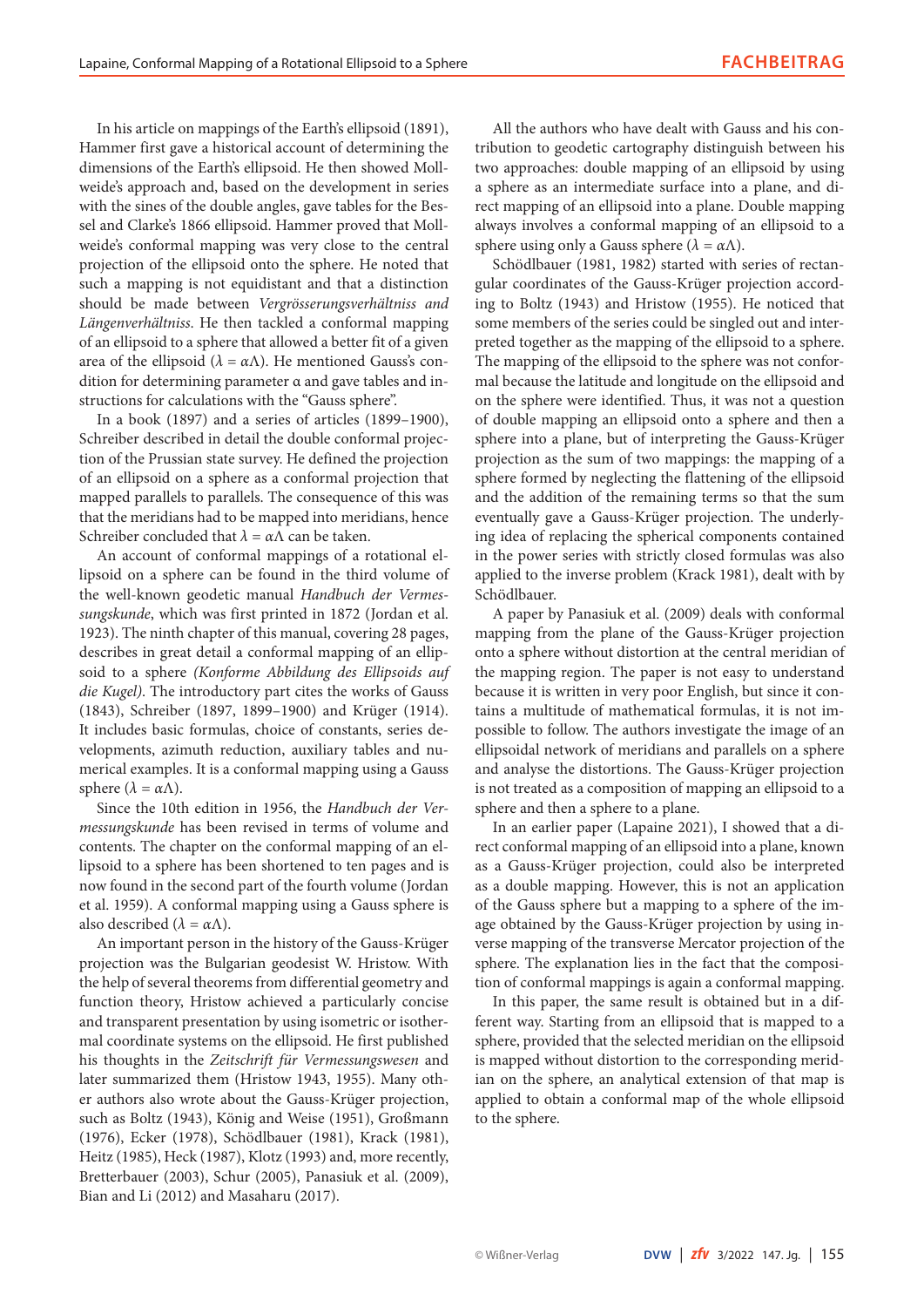## **2 The Sphere and Isometric Latitude**

The equation of a sphere is usually written in parametric form with geographic parameterization

$$
X = R\cos\varphi\cos\lambda, Y = R\cos\varphi\sin\lambda, Z = R\sin\varphi,
$$
 (1)

where  $\varphi \in \left[-\frac{\pi}{2},\right]$  $2^{\degree}2$  $\varphi \in \left[-\frac{\pi}{2}, \frac{\pi}{2}\right]$  and  $\lambda \in \left[-\pi, \pi\right)$  are geographic lati-

tude and longitude, respectively, and  $R > 0$  is the radius. The geographic coordinates *φ* and *λ* are not isometric coordinates. However, to apply the properties of the functions of a complex variable, we need isometric coordinates. Therefore, we will define the conformal or isometric latitude *q* as

$$
dq = \frac{d\varphi}{\cos\varphi} \,,\tag{2}
$$

whence, by integration, with the choice of the addition constant zero, we obtain (Großmann, 1976):

$$
q = \ln \tan \left( \frac{\pi}{4} + \frac{\varphi}{2} \right) = \frac{1}{2} \ln \frac{1 + \sin \varphi}{1 - \sin \varphi} = \tanh^{-1} \left( \sin \varphi \right) . \tag{3}
$$

# **3 Conformal Mapping of a Rotational Ellipsoid to a Sphere so that one Meridian is Mapped without Distortions**

The equation of a rotational ellipsoid is usually written in parametric form with geodetic parameterization

$$
X = N(\Phi)\cos\Phi\cos\Lambda, Y = N(\Phi)\cos\Phi\sin\Lambda,
$$
  
\n
$$
Z = N(\Phi)(1 - e^2)\sin\Phi,
$$
 (4)

where  $\Phi \in \left[-\frac{\pi}{2},\right]$  $\Phi \in \left[-\frac{\pi}{2}, \frac{\pi}{2}\right]$  and  $\Lambda \in \left[-\pi, \pi\right)$  are geodetic latitude

and longitude, respectively,  $a > b > 0$  are semi-axes of the

ellipsoid,  $e = \sqrt{\frac{a^2 - b^2}{a^2}}$ 2  $e = \sqrt{\frac{a^2 - b^2}{a^2}}$  $=\sqrt{\frac{a^2-b^2}{a^2}}$  and *N*( $\Phi$ ) is the radius of curva-

ture of the intersection along the first vertical

$$
N(\Phi) = \frac{a}{\sqrt{1 - e^2 \sin^2 \Phi}} \ . \tag{5}
$$

The geodetic coordinates  $\Phi$  and  $\Lambda$  are not isometric coordinates. However, to apply the properties of the functions of a complex variable, we need isometric coordinates. The isometric latitude *Q* on the ellipsoid is defined by

$$
dQ = \frac{M(\Phi)d\Phi}{N(\Phi)\cos\Phi},
$$
\n(6)

whence by integration, with an additive constant of zero, we obtain (Großmann 1976):

$$
Q(\Phi) = \tanh^{-1}(\sin \Phi) - e \tanh^{-1}(e \sin \Phi) . \tag{7}
$$

Whenever we mention an ellipsoid in this paper, we mean a rotational ellipsoid.

The arc length of any meridian on a rotational ellipsoid from the equator to the point corresponding to the geodetic latitude Φ is determined by the formula

$$
X(\Phi) = \int_{0}^{\Phi} M(\Phi) d\Phi
$$
 (8)

where  $M(\Phi)$  is the radius of curvature of the meridian

$$
M(\Phi) = \frac{a(1 - e^2)}{\sqrt{\left(1 - e^2 \sin^2 \Phi\right)^3}} \tag{9}
$$

It is known that the integral in (8) cannot be expressed by means of elementary functions in closed form, so developments in the series are usually applied. For instance, using the approach by König and Weise (1951), we can get:

$$
X(\Phi) = A(\Phi + b_1 \sin 2\Phi + b_2 \sin 4\Phi + b_3 \sin 6\Phi + b_4 \sin 8\Phi + ...) \tag{10}
$$

where

$$
A = a(1-n)(1-n^2)\left(1+\frac{9}{4}n^2+\frac{225}{64}n^4\right)
$$
\n
$$
b_1 = n\left(-\frac{3}{2}+\frac{9}{16}n^2-\frac{537}{128}n^4\right)
$$
\n
$$
b_2 = \frac{n^2}{2}\left(\frac{15}{8}-\frac{15}{16}n^2+\frac{135}{1024}n^4\right)
$$
\n
$$
b_3 = \frac{n^3}{3}\left(-\frac{35}{16}+\frac{315}{256}n^2\right)
$$
\n
$$
b_4 = \frac{n^4}{4}\left(\frac{315}{128}-\frac{189}{128}n^2\right).
$$
\n(11)

The coefficients in (11) are expressed using the third flatness

$$
n = \frac{a - b}{a + b} \tag{12}
$$

The terms of order  $n^7$  have been omitted in (11). We can get from (10) the length of the meridian arc from the equator to the north pole for

$$
\Phi = \frac{\pi}{2}
$$
  

$$
X = A\frac{\pi}{2}.
$$
 (13)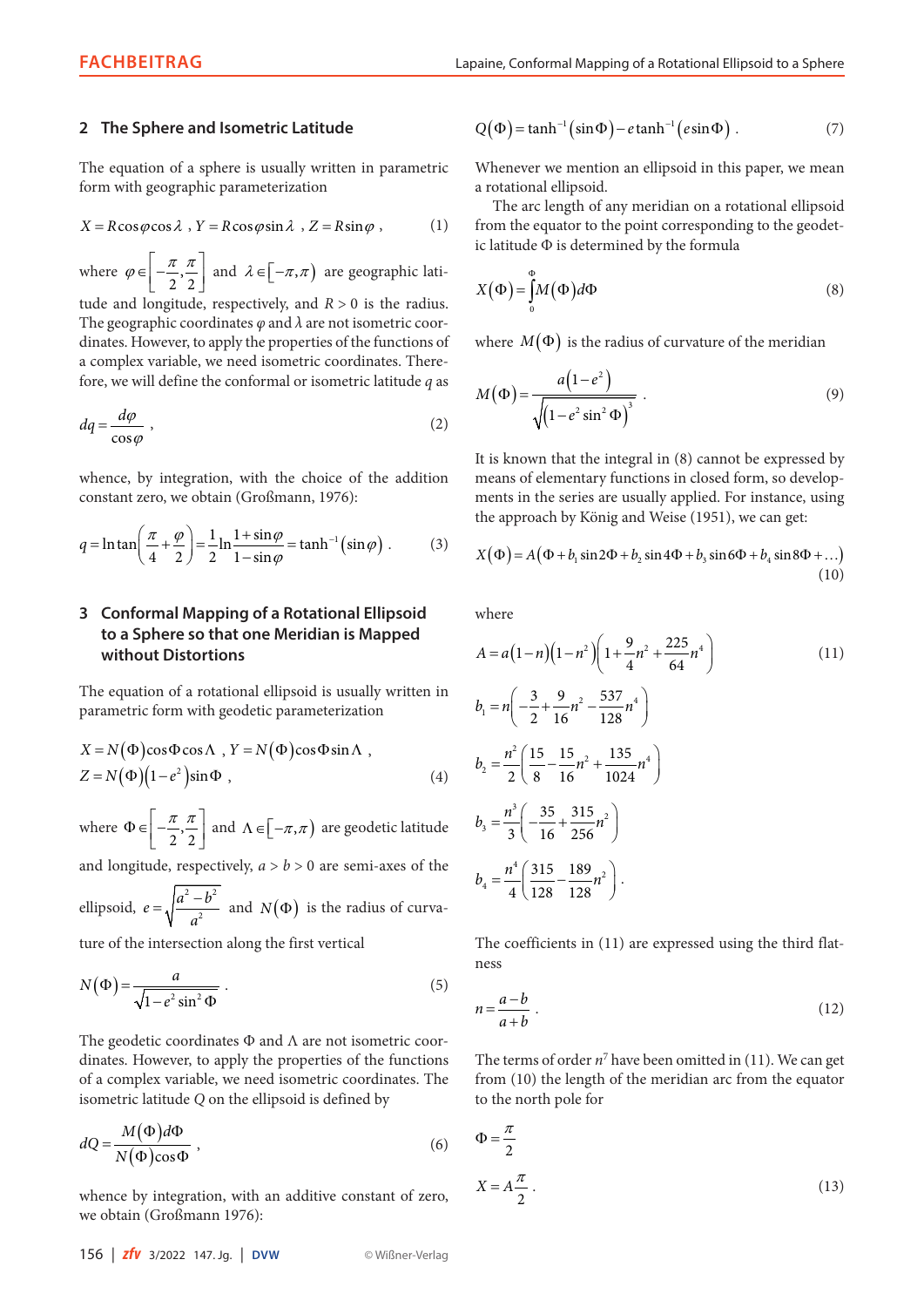The arc length of any meridian on a sphere of radius *R* from the equator to the point corresponding to latitude  $\varphi$  is determined by the formula

$$
X(\varphi) = R\varphi \tag{14}
$$

The length of the arc of the meridian on the sphere from the equator to the north pole is

$$
X = R\frac{\pi}{2} \tag{15}
$$

If the length of the meridian on the ellipsoid is equal to the length of the meridian on the sphere, then by comparing (13) and (15), it must be

$$
R = A \tag{16}
$$

Hence the name rectifying radius for *A*. Furthermore, if we want the length of the meridian arc on the ellipsoid from the equator to any point with geodetic latitude Φ to be equal to the length of the meridian arc on the sphere from the equator to the point with latitude  $\varphi$ , it should be

$$
A(\Phi + b_1 \sin 2\Phi + b_2 \sin 4\Phi + b_3 \sin 6\Phi + b_4 \sin 8\Phi + ...) = R\varphi
$$
\n(17)

that is, because (16)

$$
\Phi + b_1 \sin 2\Phi + b_2 \sin 4\Phi + b_3 \sin 6\Phi + b_4 \sin 8\Phi + \dots = \varphi. (18)
$$

To get a conformal mapping of the ellipsoid to the sphere for which (18) holds true, we first express  $\Phi$  in (18) using the isometric latitude *Q* on the ellipsoid according to (7), and *φ* on the sphere using the isometric latitude *q* on the sphere according to (3):

$$
\Phi(Q) + b_1 \sin 2\Phi(Q) + b_2 \sin 4\Phi(Q) + \dots = \sin^{-1}(\tanh q). \tag{19}
$$

Let us analytically extend (19)

$$
\Phi(Q+i\Lambda) + b_1 \sin 2\Phi(Q+i\Lambda) + b_2 \sin 4\Phi(Q+i\Lambda) + ...
$$
  
= sin<sup>-1</sup> (tanh(q+i\lambda)). (20)

Relation (20) shows a conformal mapping of an ellipsoid to a sphere in which (19) is valid along the central meridian of the mapping area  $(\Lambda = \lambda = 0)$  and both (18) and (17) are valid, that is, the length of the meridian arc on the ellipsoid from the equator to any point with geodetic latitude  $\Phi$  will  $= \xi + i\eta + b_1 \sin 2(\xi + i\eta) + b_2 \sin 4(\xi + i\eta) + ...$  (26) be equal to the length of the meridian arc on the sphere from the equator to the point with latitude *φ*. If we manage to express *q* and  $\lambda$  from equation (19), our problem will be solved, because for the given geodetic coordinates  $\Phi$  and  $\Lambda$ on the ellipsoid we will be able to calculate the corresponding geographical coordinates *φ* and *λ* on the sphere. This will be shown in the following.

Let us denote

$$
\Phi\big(Q+i\Lambda\big)=\xi+i\eta\ .\tag{21}
$$

Furthermore, let us analytically extend (7)

$$
Q + i\Lambda = \tanh^{-1}\left(\sin\left(\xi + i\eta\right)\right) - e\tanh^{-1}\left(e\sin\left(\xi + i\eta\right)\right) \quad (22)
$$

with  $\zeta = \Phi$  for  $n = \Lambda = 0$ .

For the given Φ we can get *Q* from (7). Then, for the given *Q* and Λ, *ξ* and *η* should be calculated from (22). This is not possible directly because (22) is an irrational equation. However, we will first transform (22) to

$$
\sin(\xi + i\eta) = \tanh\left[Q + i\Lambda + e\tanh^{-1}\left(e\sin\left(\xi + i\eta\right)\right)\right] \tag{23}
$$

and then iterate. We can choose the initial value by putting  $e = 0$  in (23). The procedure described converges rapidly for a small *e*. Once the iteration is complete, we finally have  $z = \sin(\xi + i\eta)$  and then

$$
\xi + i\eta = \sin^{-1} z \tag{24}
$$

The procedure described is feasible if we have software that can operate with complex numbers. Otherwise, instead of iterating expression (23), we can transform it into a system of two equations with real numbers by decomposing it into real and imaginary parts, and solve it again with an iterative approach (see the Appendix for details):

$$
\xi = \tan^{-1} \frac{\sinh\left[Q + \frac{e}{2}\tanh^{-1}\frac{2e\sin\xi\cosh\eta}{1 + e^2\left(\sinh^2\eta + \sin^2\xi\right)}\right]}{\cos\left[\Lambda + \frac{e}{2}\tan^{-1}\frac{2e\cos\xi\sinh\eta}{1 - e^2\left(\sinh^2\eta + \sin^2\xi\right)}\right]}
$$

$$
\eta = \tanh^{-1} \frac{\sin\left[\Lambda + \frac{e}{2}\tan^{-1}\frac{2e\cos\xi\sinh\eta}{1 - e^2\left(\sinh^2\eta + \sin^2\xi\right)}\right]}{\cosh\left[Q + \frac{e}{2}\tanh^{-1}\frac{2e\sin\xi\cosh\eta}{1 + e^2\left(\sinh^2\eta + \sin^2\xi\right)}\right]}.\tag{25}
$$

Practical calculations have shown that two iterations are sufficient even for a wider zone. Based on (20) and (21) we can now write

$$
\sin^{-1}(\tanh(q+i\lambda))
$$
  
=  $\xi + i\eta + b_1 \sin 2(\xi + i\eta) + b_2 \sin 4(\xi + i\eta) + ...$  (26)

If we denote

$$
\sin^{-1}\left(\tanh\left(q+i\lambda\right)\right) = u + iv \tag{27}
$$

we have

$$
u + iv = \xi + i\eta + b_1 \sin 2(\xi + i\eta) + b_2 \sin 4(\xi + i\eta) + \dots
$$
 (28)

© Wißner-Verlag **DVW** | *zfv* 3/2022 147. Jg. | 157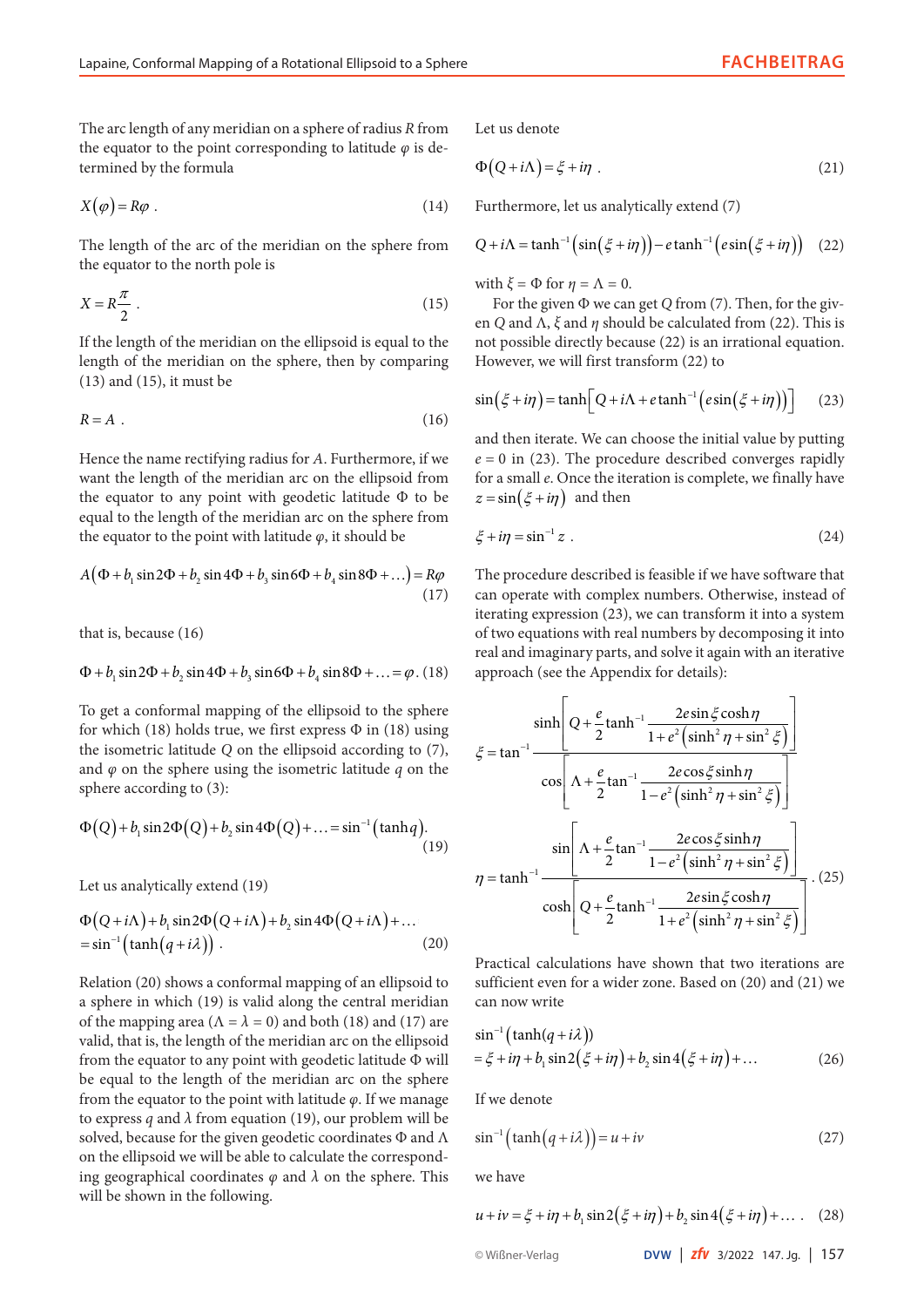From there, by decomposing into real and imaginary parts, we get

$$
u = \xi + b_1 \sin 2\xi \cosh 2\eta + b_2 \sin 4\xi \cosh 4\eta + \dots
$$

$$
v = \eta + b_1 \cos 2\xi \sinh 2\eta + b_2 \cos 4\xi \sinh 4\eta + \dots
$$
 (29)

It remains to express *q* and *λ* from (27) using *u* and *v*. From (27) we first have

$$
\tanh(q + i\lambda) = \sin(u + iv) \tag{30}
$$

from where by decomposing into real and imaginary parts (see  $(A1)$ – $(A9)$  in the Appendix) and changing *Q* for *q*, *Λ* for *λ*, *ξ* for *u* and *η* for *v*) we have

$$
\sin \varphi = \tanh q = \frac{\sin u}{\cosh v}, \tan \lambda = \frac{\sinh v}{\cos u}, \tag{31}
$$

$$
\varphi = \sin^{-1} \frac{\sin u}{\cosh v}, \ \lambda = \tan^{-1} \frac{\sinh v}{\cos u} \ . \tag{32}
$$

Thus, a conformal mapping of the ellipsoid to the sphere that preserves the lengths on the selected meridian is defined. Note that in the previous derivations, without reducing the generality, and for the sake of writing formulas more simply, the initial meridian  $\lambda = 0$  was chosen. For any other meridian corresponding to longitude  $\lambda_0$ ,  $\lambda - \lambda_0$ should be used instead of *λ* in all formulas.

# **4 Gauss-Krüger Projection of a Rotational Ellipsoid as a Double Mapping**

Having defined in the previous section a conformal mapping of an ellipsoid onto a sphere that maps the selected meridian without distortion, we can explain the Gauss-Krüger projection (arrow 1 in Fig. 1) as a double mapping. First, the ellipsoid is conformally mapped to a sphere according to the expressions from the previous section (arrow 2 in Fig. 1), and then that sphere is mapped to the plane (arrow 3 in Fig. 1) according to the known equations for the transverse Mercator projection of the sphere:

$$
x = R \tan^{-1} \frac{\sinh q}{\cos \lambda} = R \tan^{-1} \frac{\tan \varphi}{\cos \lambda}
$$
 (33)

$$
y = R \tanh^{-1} \frac{\sin \lambda}{\cosh q} = R \tanh^{-1} \left( \sin \lambda \cos \varphi \right) . \tag{34}
$$

Let us note that

$$
x = Ru = Au = A\left(\xi + b_1 \sin 2\xi \cosh 2\eta + b_2 \sin 4\xi \cosh 4\eta + \dots\right)
$$
\n(35)

 $y = Rv = Av = A(\eta + b_1 \cos 2x \sinh 2\eta + b_2 \cos 4x \sinh 4\eta + \ldots),$ (36)



Fig. 1: (1) Gauss-Krüger projection of an ellipsoid into a plane; (2) Conformal projection of an ellipsoid on a sphere; (3) Transverse Mercator projection of a sphere into a plane

that is, in the derivation of mapping an ellipsoid to a sphere, we actually had these formulas (eqs. (29)) up to the proportionality factor *A*.

The *x* and *y* coordinates are the unreduced coordinates. If we need reduced coordinates, let us call them *N* and *E* and, as it is usual in geodesy and cartography, use the expressions

$$
N = m_0 x \tag{37}
$$

$$
E = m_0 y + K \tag{38}
$$

where  $m_0$  is the linear scale factor along the central meridian, and *K* is false easting.

The following are three numerical examples that will enable a comparison of the results obtained according to the formulas in this paper with those in Schödlbauer (1981), Bretterbauer (2003) and Schur (2005).

#### **Example 1**

Schödlbauer (1981) gives two numerical examples for calculating Gauss-Krüger coordinates.

In the first example, the ellipsoid is Bessel's (*a* = 6 377 397.155 m, *b* = 6 356 078.962822 m). According to (11) *A* = 6 366 742.520236 m. A point was selected with geodetic coordinates

 $\Phi$  = 50°51′18.3891″,  $\Lambda$  = 1°59′43.1538″.

The coordinates on the sphere, which is a conformal image of this ellipsoid and has an equidistantly mapped central meridian, according to formulas (32), are

 $\varphi$  = 50°42′51.0500″,  $\lambda$  = 1°59′47.9573″.

Table 1 gives the unreduced coordinates in the Gauss-Krüger projection.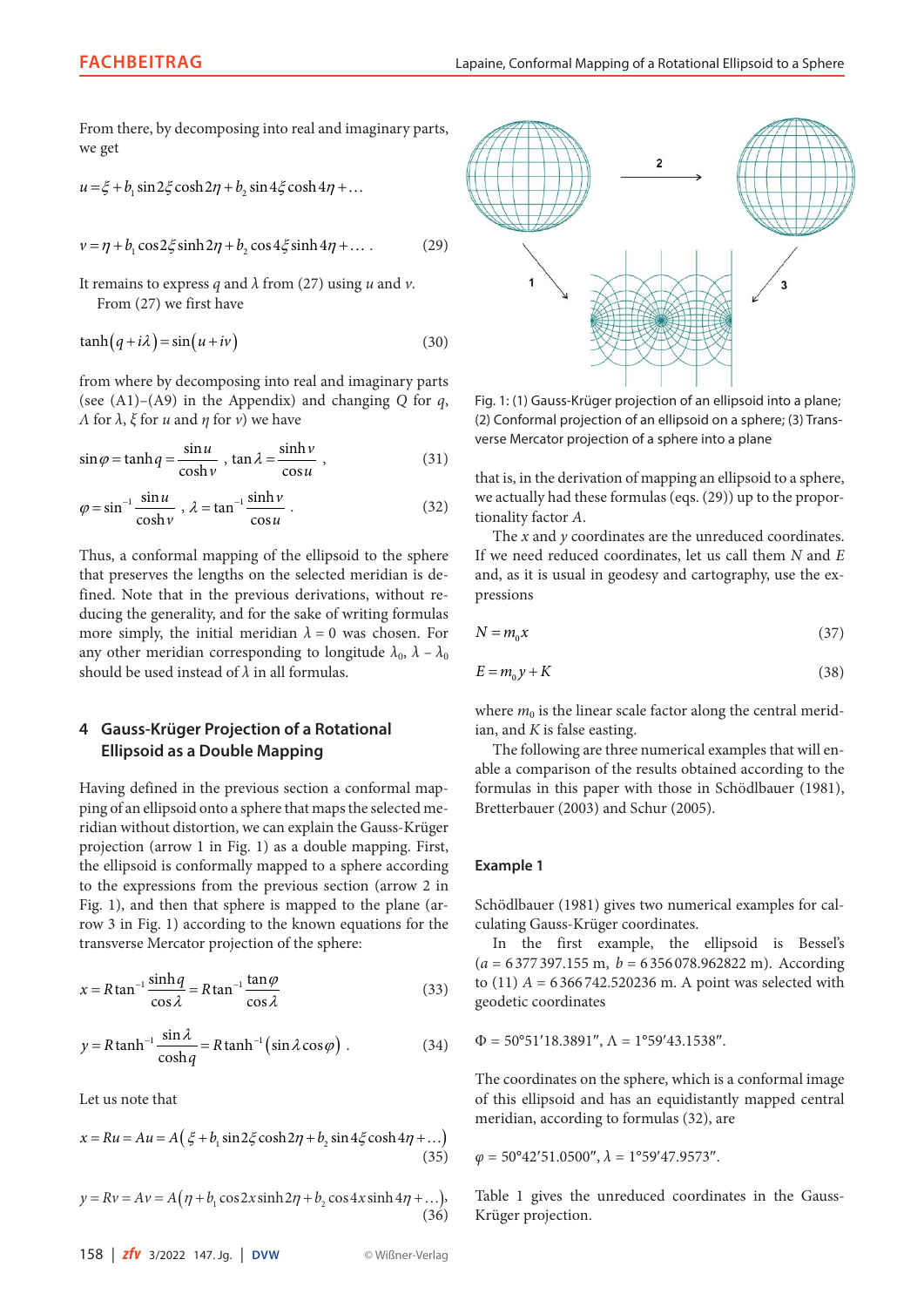|  |  |  |  |  |  |  | Tab. 1: Comparison of unreduced Gauss-Krüger coordinates |
|--|--|--|--|--|--|--|----------------------------------------------------------|
|--|--|--|--|--|--|--|----------------------------------------------------------|

|                                         | $x \mid m$  | $y$ [m]    |
|-----------------------------------------|-------------|------------|
| Schödlbauer<br>(1981, Rechenbeispiel 1) | 5637286.050 | 140479.772 |
| This paper $(35)-(36)$                  | 5637286.049 | 140479.772 |

Table 1 shows that the difference between the numerical values of the coordinates in the Schödlbauer paper (1981, Rechenbeispiel 1) and the values calculated according to the formulas in this paper is not larger than 1 mm.

## **Example 2**

In his second example, Schödlbauer (1981) uses the International Ellipsoid (*a* = 6 378 388 m, *b* = 6 356 911.946 m). According to  $(11)$   $A = 6367654.499994$  m. A point was selected with geodetic coordinates

 $\Phi = 50^{\circ}41'09.4140''$ ,  $\Lambda = 7^{\circ}09'06.9400'' - 9^{\circ} = -1^{\circ}50'53.0600''$ .

The coordinates on the sphere, which is a conformal image of this ellipsoid and has an equidistantly mapped central meridian, according to formulas (32) are

 $\varphi$  = 50°32′37.7681″,  $\lambda$  = -1°50′57.5741″.

Table 2 gives the reduced coordinates in the Gauss-Krüger projection with  $m_0 = 0.9996$  and  $K = 500000$  m.

Table 2 shows that the difference between the numerical values of the coordinates in the Schödlbauer paper (1981, Rechenbeispiel 2) and the values calculated according to the formulas in this paper is again not larger than 1 mm.

Tab. 2: Comparison of reduced Gauss-Krüger coordinates

|                                         | $N$ [m]     | $E$ [m]    |
|-----------------------------------------|-------------|------------|
| Schödlbauer<br>(1981, Rechenbeispiel 2) | 5616645.735 | 369446.254 |
| This paper $(37)–(38)$                  | 5616645.734 | 369446.254 |

#### **Example 3**

The third example refers to the Bessel ellipsoid  $(a = 6377397.155 \text{ m}, b = 6356078.962822 \text{ m})$  and is mentioned by Bretterbauer (2003) and Schur (2005), who calculated the coordinates according to the formulas of Krüger (1912) and Klotz (1993). According to (11)  $A = 6366742.520236$  m. A point was selected with geodetic coordinates

 $\Phi = 48^\circ$ ,  $\Lambda = 50'$ .

The coordinates on the sphere, which is a conformal image of this ellipsoid and has an equidistantly mapped central meridian, according to formulas (32) are

 $\varphi = 47^{\circ}52'26.2776'', \lambda = 50^{\circ}01'43.4047''.$ 

Table 3 gives the unreduced coordinates in the Gauss-Krüger projection. It shows that the difference between the numerical values of the coordinates in Bretterbauer (2003) and Schur (2005) and the values calculated according to the formulas in this paper is not larger than 1 mm, even in the wider zone.

Tab. 3: Comparison of unreduced Gauss-Krüger coordinates

|                               | $x \, \text{m}$ | $y$ [m]        |
|-------------------------------|-----------------|----------------|
| <b>Bretterbauer</b><br>(2003) | 6649901.177     | 3617710.791    |
| Schur after Krüger<br>(2005)  | 6649901.176041  | 3617710.791658 |
| Schur after Klotz<br>(2005)   | 6649901.176674  | 3617710.791314 |
| This paper<br>$(35)-(36)$     | 6649901.176592  | 3617710.791269 |

## **5 Conclusion**

In addition to the conformal mapping of an ellipsoid into a plane, known today as the Gauss-Krüger projection, Gauss also carried out research into other variants of conformal mappings of a rotational ellipsoid onto a sphere and a sphere and an ellipsoid into a plane.

Up to now the Gauss sphere has been mentioned and used in geodetic calculations and geodetic cartography. It is a sphere that in a certain way adapts well to an ellipsoid in a certain area. The Gauss-Krüger projection is a conformal mapping of an ellipsoid into a plane that maps a selected meridian without distortion.

The main contribution of this paper is of a theoretical nature. It shows that there is a sphere on which the ellipsoid can be conformally mapped so that one of the meridians is mapped without distortions. This was done by analytically extending the mapping of the selected meridian to the entire ellipsoid.

The consequence is that the Gauss-Krüger projection can be interpreted as a double mapping: a conformal mapping of the ellipsoid to a sphere and a conformal mapping of the sphere to a plane. At the same time, an important property is preserved – the selected meridian is mapped without distortions.

The accuracy of the coordinates of the points in the plane of the Gauss-Krüger projection is equal to the accuracy of calculating the length of the meridian arc.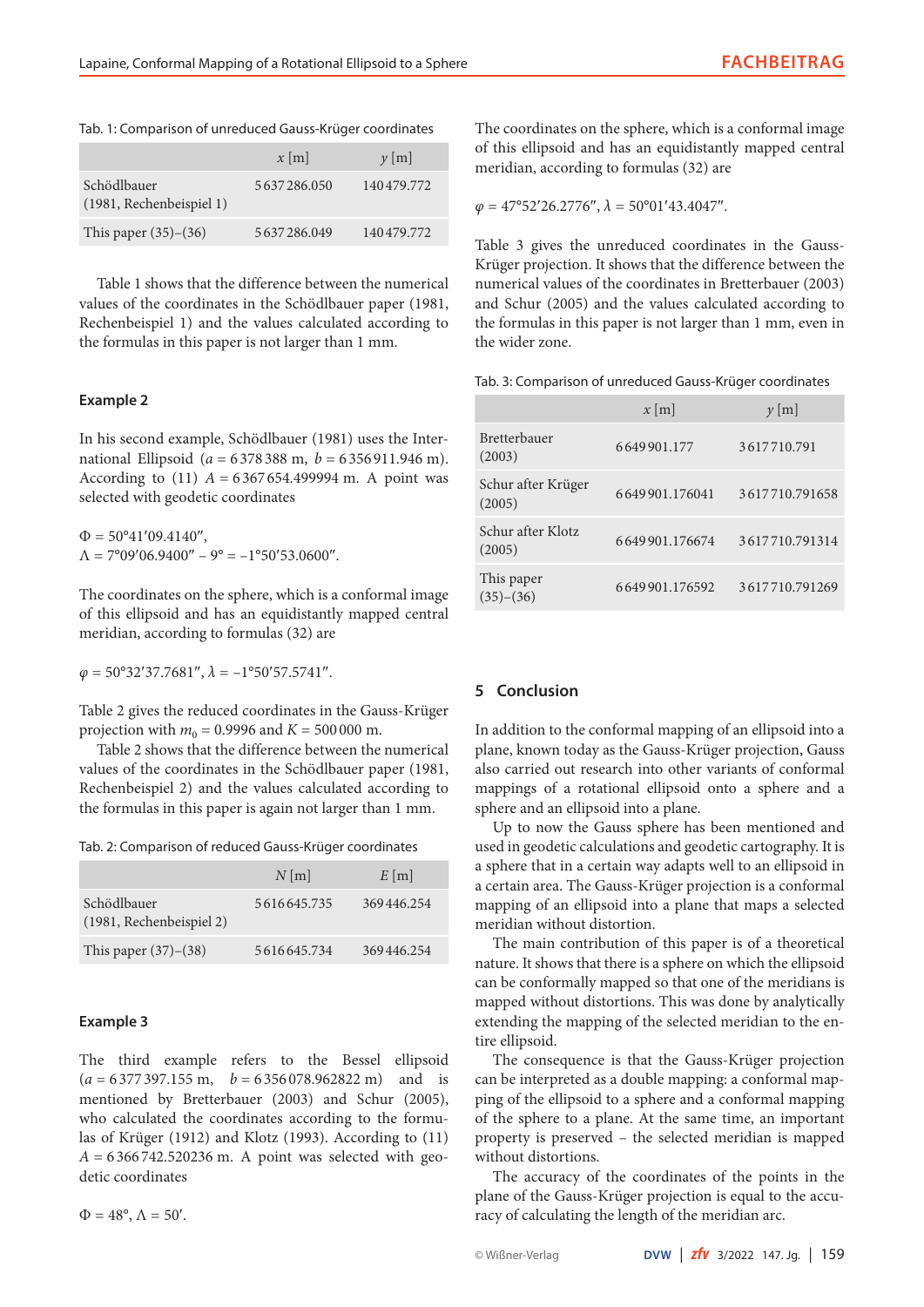## **Appendix**

We will show how equation (24) can be transformed into system (25) in the similar way as in (Lapaine 1996). Let us first consider the simpler case and suppose that

$$
Q + i\Lambda = \tanh^{-1}\left(\sin\left(\xi + i\eta\right)\right) \,. \tag{A1}
$$

We want to express *Q* and Λ from (A1). Let us first note that it can be written

$$
\tanh^{-1}\left(\sin\left(\xi + i\eta\right)\right) = \frac{1}{2}\ln\frac{1+\sin\left(\xi + i\eta\right)}{1-\sin\left(\xi + i\eta\right)} = \ln\tan\left(\frac{\pi}{4} + \frac{\xi + i\eta}{2}\right)
$$
\n
$$
= \ln\frac{\sin\left(\frac{\pi}{2} + \xi\right) + i\sinh\eta}{\cos\left(\frac{\pi}{2} + \xi\right) + \cosh\eta} = \ln\frac{\cos\xi + i\sinh\eta}{\cosh\eta - \sin\xi}.
$$
\n(A2)

Let us denote, (with the e base of natural logarithms)

$$
z = \rho e^{i\psi} = \frac{\cos \xi + i \sinh \eta}{\cosh \eta - \sin \xi} \,. \tag{A3}
$$

Now we can calculate

$$
\rho^2 = \frac{\cos^2 \xi + \sinh^2 \eta}{\left(\cosh \eta - \sin \xi\right)^2} = \frac{\cosh^2 \eta - \sin^2 \xi}{\left(\cosh \eta - \sin \xi\right)^2} = \frac{\cosh \eta + \sin \xi}{\cosh \eta - \sin \xi}
$$
\n(A4)

and

$$
\tan \psi = \frac{\sinh \eta}{\cos \xi} \ . \tag{A5}
$$

Given the definition of a complex logarithmic function

$$
\ln z = \ln \rho + i\psi \tag{A6}
$$

it follows that it is

$$
\ln z = \frac{1}{2} \ln \frac{\cosh \eta + \sin \xi}{\cosh \eta - \sin \xi} + i \tan^{-1} \frac{\sinh \eta}{\cos \xi}.
$$
 (A7)

Finally, based on  $(A2)$ – $(A7)$  we can write

$$
Q = \frac{1}{2} \ln \frac{\cosh \eta + \sin \xi}{\cosh \eta - \sin \xi} = \frac{1}{2} \ln \frac{1 + \frac{\sin \xi}{\cosh \eta}}{1 - \frac{\sin \xi}{\cosh \eta}} = \tanh^{-1} \frac{\sin \xi}{\cosh \eta}
$$
(A8)

$$
\Lambda = \tan^{-1} \frac{\sinh \eta}{\cos \xi} \tag{A9}
$$

Suppose now that it is

$$
Q + i\Lambda = \tanh^{-1}\left(\sin\left(\xi + i\eta\right)\right) - e\tanh^{-1}\left(e\sin\left(\xi + i\eta\right)\right) \tag{A10}
$$

We want to express *Q* and Λ from (A10). For this purpose, we first introduce the complex variable  $m + in$  as follows

$$
\sin(\xi + i\eta) = \tanh(m + i\eta) \tag{A11}
$$

If (A11) is compared with (A1) it can be seen that the obtained results can be used, but *Q* should be replaced with *m* and Λ with *n*.

So, it is

$$
\tanh m = \frac{\sin \xi}{\cosh \eta}, \tan n = \frac{\sinh \eta}{\cos \xi}.
$$
 (A12)

If it were still possible to introduce the complex variable  $p + ir$  so that it was

$$
e\sin\left(\xi + i\eta\right) = \tanh\left(p + ir\right) \tag{A13}
$$

then the solution would be obtained in a simple form

$$
Q + i\Lambda = m + in - e(p + ir) = m - ep + i(n - er).
$$
 (A14)

Let us show how *p* and *r* can be determined. Let us first introduce *ξ*′ and *η*′ in this way:

$$
\sin(\xi' + i\eta') = e\sin(\xi + i\eta). \tag{A15}
$$

Now we can use the above expressions again using the model of (A12)

$$
\tanh p = \frac{\sin \xi'}{\cosh \eta'}, \quad \tan r = \frac{\sinh \eta'}{\cos \xi'}.
$$
 (A16)

A return to *ξ* and *η* remains. For this purpose, we first note that (A15) by applying addition formulas and separating the real and imaginary part can be written in the form

$$
\sin \xi' \cosh \eta' = e \sin \xi \cosh \eta
$$
  
\n
$$
\cos \xi' \sinh \eta' = e \cos \xi \sinh \eta
$$
 (A17)

Then using (A16) we write

$$
\tanh 2p = \frac{2\tanh p}{1 + \tanh^2 p} = \frac{2\sin \xi' \cosh \eta'}{\cosh^2 \eta' + \sin^2 \xi'}
$$

$$
\tan 2r = \frac{2\tan r}{1 - \tan^2 r} = \frac{2\cos \xi' \sinh \eta'}{\cos^2 \xi' - \sinh^2 \eta'}.
$$
(A18)

We already have the expressions in the numerator in equations (A18) according to (A17). For expressions in the denominator, relations (A17) need to be squared and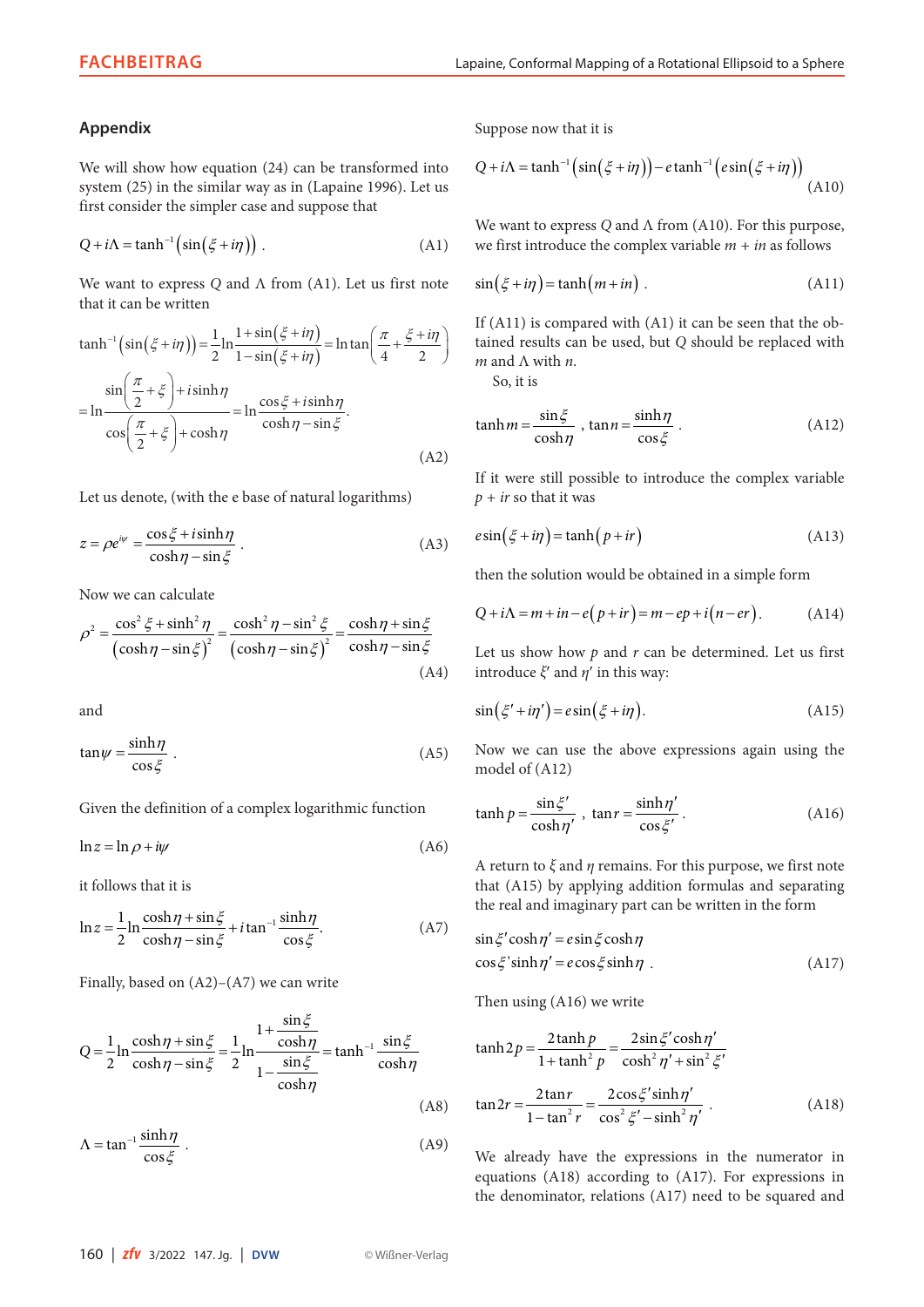summed, and then applying the basic formulas of ordinary and hyperbolic trigonometry reduced to

$$
\sin^2 \xi' + \cosh^2 \eta' = 1 + e^2 \left( \sin^2 \xi + \sinh^2 \eta \right)
$$
  
\n
$$
\cos^2 \xi' - \sinh^2 \eta' = 1 - e^2 \left( \sin^2 \xi + \sinh^2 \eta \right).
$$
 (A19)

Therefore, (A18) can now be written in the form

$$
\tanh 2p = \frac{2e\sin\xi\cosh\eta}{1 + e^2\left(\sin^2\xi + \sinh^2\eta\right)}
$$

$$
\tan 2r = \frac{2e\cos\xi\sinh\eta}{1 - e^2\left(\sin^2\xi + \sinh^2\eta\right)}.
$$
(A20)

In this way we have managed to separate the real and imaginary parts in (A10), and then based on (A14) and derived relations we finally have

$$
Q = \tanh^{-1} \frac{\sin \xi}{\cosh \eta} - \frac{e}{2} \tanh^{-1} \frac{2e \sin \xi \cosh \eta}{1 + e^2 \left(\sin^2 \xi + \sinh^2 \eta\right)}
$$
  

$$
\Lambda = \tan^{-1} \frac{\sinh \eta}{\cos \xi} - \frac{e}{2} \tan^{-1} \frac{2e \cos \xi \sinh \eta}{1 - e^2 \left(\sin^2 \xi + \sinh^2 \eta\right)}.
$$
 (A21)

If *ξ* and *η* are to be calculated for the given *Q* and Λ, then we must reduce (A21) to a form suitable for the iterative procedure. Namely, system (A21) is a system of irrational equations that cannot be solved by any direct method. From (A21) we have

$$
\tanh^{-1} \frac{\sin \xi}{\cosh \eta} = Q + \frac{e}{2} \tanh^{-1} \frac{2e \sin \xi \cosh \eta}{1 + e^2 \left(\sin^2 \xi + \sinh^2 \eta\right)}
$$

$$
\tan^{-1} \frac{\sinh \eta}{\cos \xi} = \Lambda + \frac{e}{2} \tan^{-1} \frac{2e \cos \xi \sinh \eta}{1 - e^2 \left(\sin^2 \xi + \sinh^2 \eta\right)}.
$$
(A22)

and then

$$
\frac{\sin \xi}{\cosh \eta} = \tanh \left[ Q + \frac{e}{2} \tanh^{-1} \frac{2e \sin \xi \cosh \eta}{1 + e^2 \left( \sin^2 \xi + \sinh^2 \eta \right)} \right]
$$

$$
\frac{\sinh \eta}{\cos \xi} = \tan \left[ \Lambda + \frac{e}{2} \tan^{-1} \frac{2e \cos \xi \sinh \eta}{1 - e^2 \left( \sin^2 \xi + \sinh^2 \eta \right)} \right]
$$
(A23)

and thence

$$
\tan \xi = \frac{\sinh \left[Q + \frac{e}{2}\tanh^{-1}\frac{2e\sin\xi\cosh\eta}{1 + e^2\left(\sin^2\xi + \sinh^2\eta\right)}\right]}{\cos \left[\Lambda + \frac{e}{2}\tan^{-1}\frac{2e\cos\xi\sinh\eta}{1 - e^2\left(\sin^2\xi + \sinh^2\eta\right)}\right]}
$$

$$
\tanh \eta = \frac{\sin\left[\Lambda + \frac{e}{2}\tan^{-1}\frac{2e\cos\xi\sinh\eta}{1 - e^2\left(\sin^2\xi + \sinh^2\eta\right)}\right]}{\cosh\left[Q + \frac{e}{2}\tanh^{-1}\frac{2e\sin\xi\cosh\eta}{1 + e^2\left(\sin^2\xi + \sinh^2\eta\right)}\right]}
$$
(A24)

and finally

$$
\xi = \tan^{-1} \frac{\sinh\left[Q + \frac{e}{2}\tanh^{-1}\frac{2e\sin\xi\cosh\eta}{1 + e^2\left(\sinh^2\eta + \sin^2\xi\right)}\right]}{\cos\left[\Lambda + \frac{e}{2}\tan^{-1}\frac{2e\cos\xi\sinh\eta}{1 - e^2\left(\sinh^2\eta + \sin^2\xi\right)}\right]}
$$

$$
\eta = \tanh^{-1} \frac{\sin\left[\Lambda + \frac{e}{2}\tan^{-1}\frac{2e\cos\xi\sinh\eta}{1 - e^2\left(\sinh^2\eta + \sin^2\xi\right)}\right]}{\cosh\left[Q + \frac{e}{2}\tanh^{-1}\frac{2e\sin\xi\cosh\eta}{1 + e^2\left(\sinh^2\eta + \sin^2\xi\right)}\right]}
$$
(A25)

which is the system (25). Thus, we have shown how the equation (24) leads to the system (25).

## **Acknowledgments**

The author thanks the anonymous reviewers for their very helpful comments.

#### **References**

- Bian, Sh.-F., Li, H.-P. (2012): Mathematical Analysis in Cartography by Means of Computer Algebra System. In: Bateira, C. (Ed.): Cartography – A Tool for Spatial Analysis. IntechOpen. DOI: [10.5772/50159](https://doi.org/10.5772/50159).
- Boltz, H. (1943): Formeln und Tafeln zur numerischen (nicht logarithmischen) Berechnung Gauß-Krüger'schen Koordinaten aus den geographischen Koordinaten. Veröffentlichung des Geodätischen Instituts Potsdam, Neue Folge Nr. 111, Potsdam.
- Bretterbauer, K. (2003): Gebrauchsformeln für die UTM-Projektion nach Krüger. Österreichische Zeitschrift für Vermessung und Geoinformation, 91, 3, 163–165.
- Ecker, E. (1978): Conformal Mappings of the Earth Ellipsoid. manuscripta geodetica, No. 2/3, 229–251.
- Gauß, C.F. (1825): Allgemeine Auflösung der Aufgabe: Die Theile einer gegebenen Fläche auf einer andern gegebenen Fläche so abzubilden, dass die Abbildung dem Abgebildeten in den kleinsten Theilen ähnlich wird. Astronomische Abhandlungen, herausgegeben von H.C. Schumacher, 3. Heft, Altona, 5–30.
- Gauß, C.F. (1843–1845): Untersuchungen über Gegenstände der Höheren Geodäsie. Erste Abhandlung. (23. Oktober 1843). Abhandlungen der Mathematischen Classe der Königlichen Gesellschaft der Wissenschaften in Göttingen 2, 1845, 3–34 (also in: Gauß: Werke. Band 4, 261–290).
- Gauß, C.F. (1903a): Conforme Doppelprojection des Sphäroids auf die Kugel und die Ebene, Nachlass, Gauß: Werke. Band 9, 105–116. Herausgegeben von der Königlichen Gesellschaft der Wissenschaften zu Göttingen. In Commission bei B.G. Teubner in Leipzig.